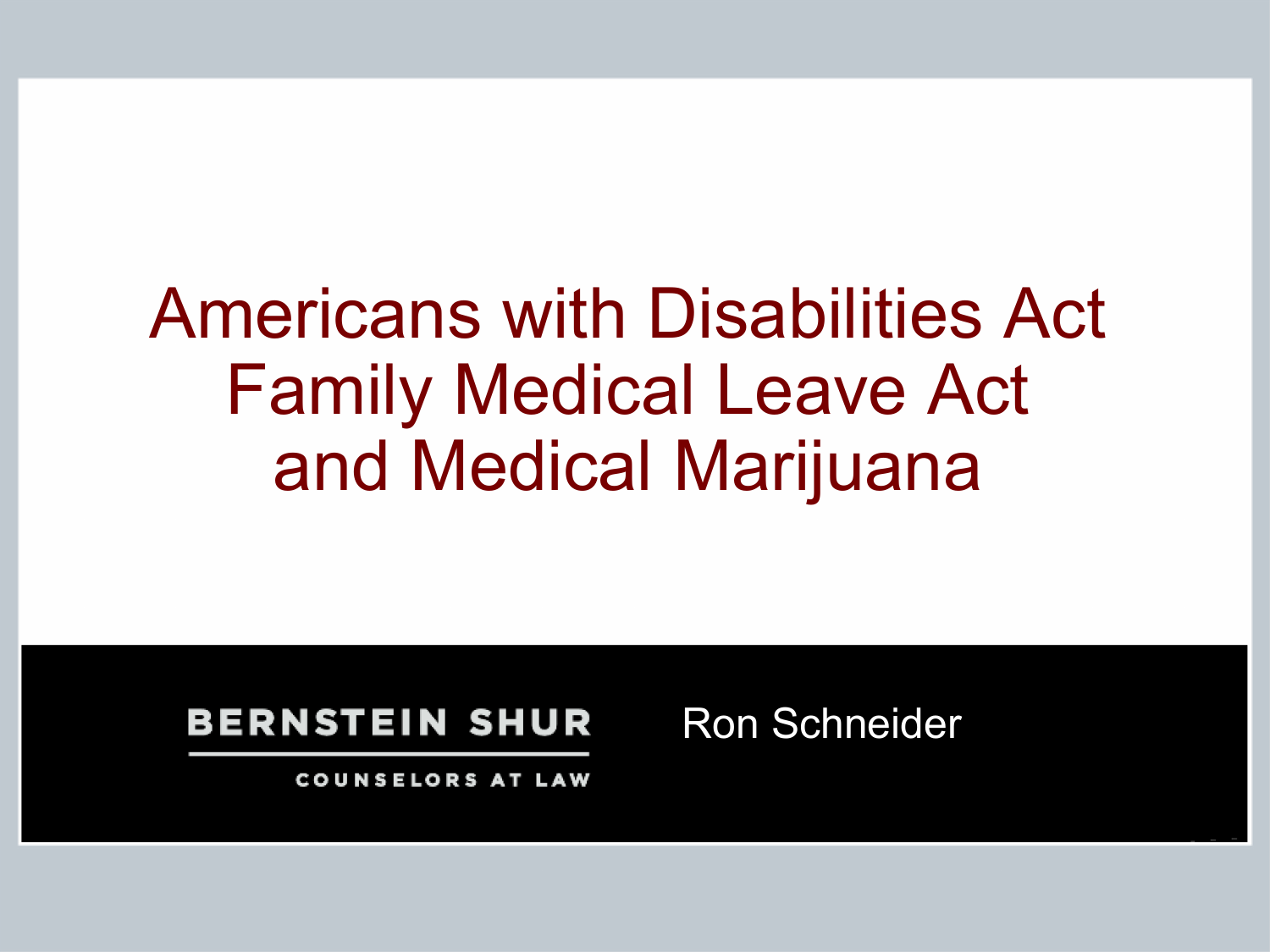#### **Issues**

- ADA
- *Reassignment*
- *Interactive Process*
- FMLA
- *Return to Work*
- Medical Marijuana

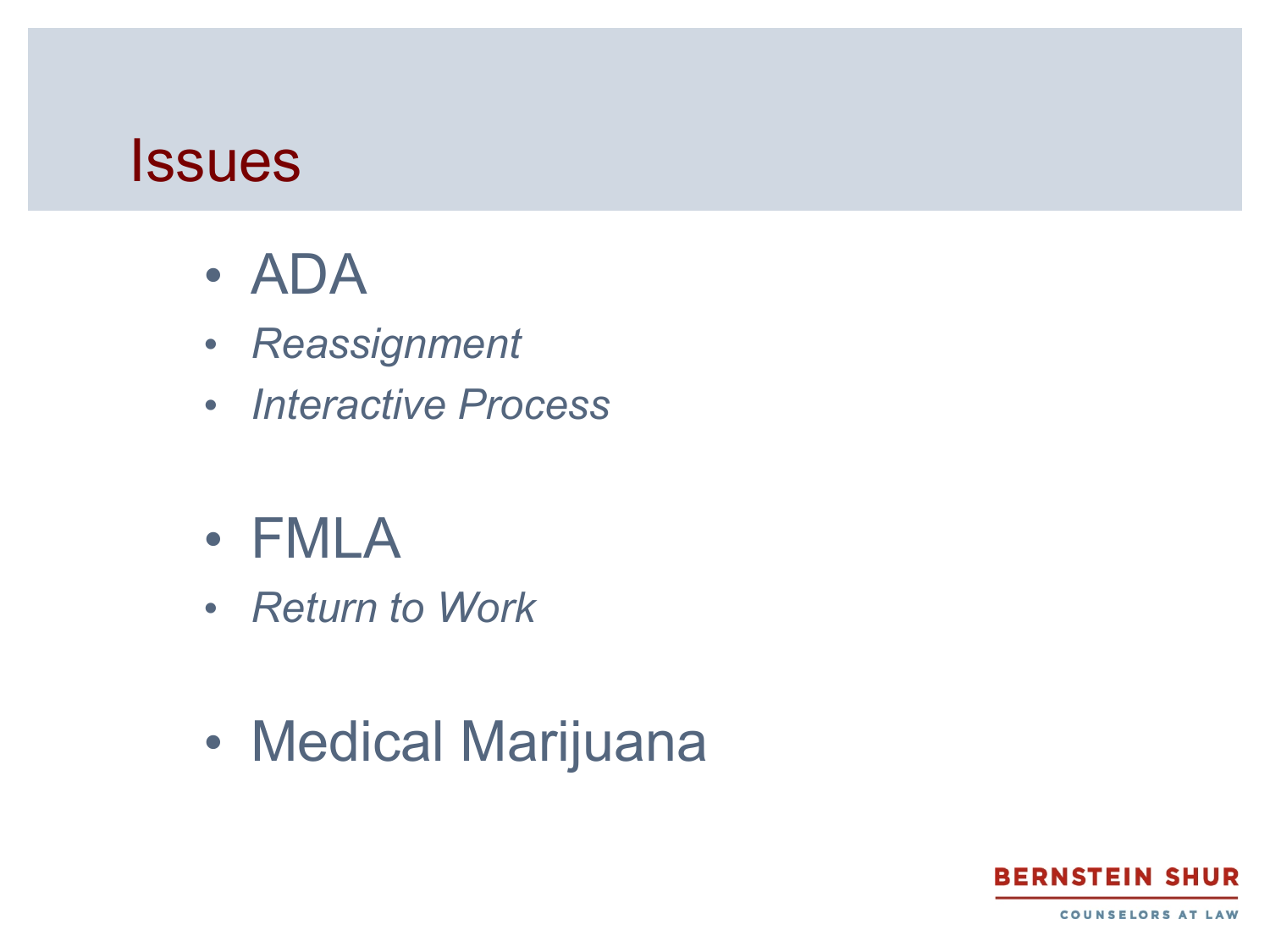- Reasonable accommodation includes "reassignment to a vacant position."
- Must be provided to an employee who can no longer perform the essential functions of her current position because of a disability unless undue hardship exists for employer.
- Accommodation of last resort.

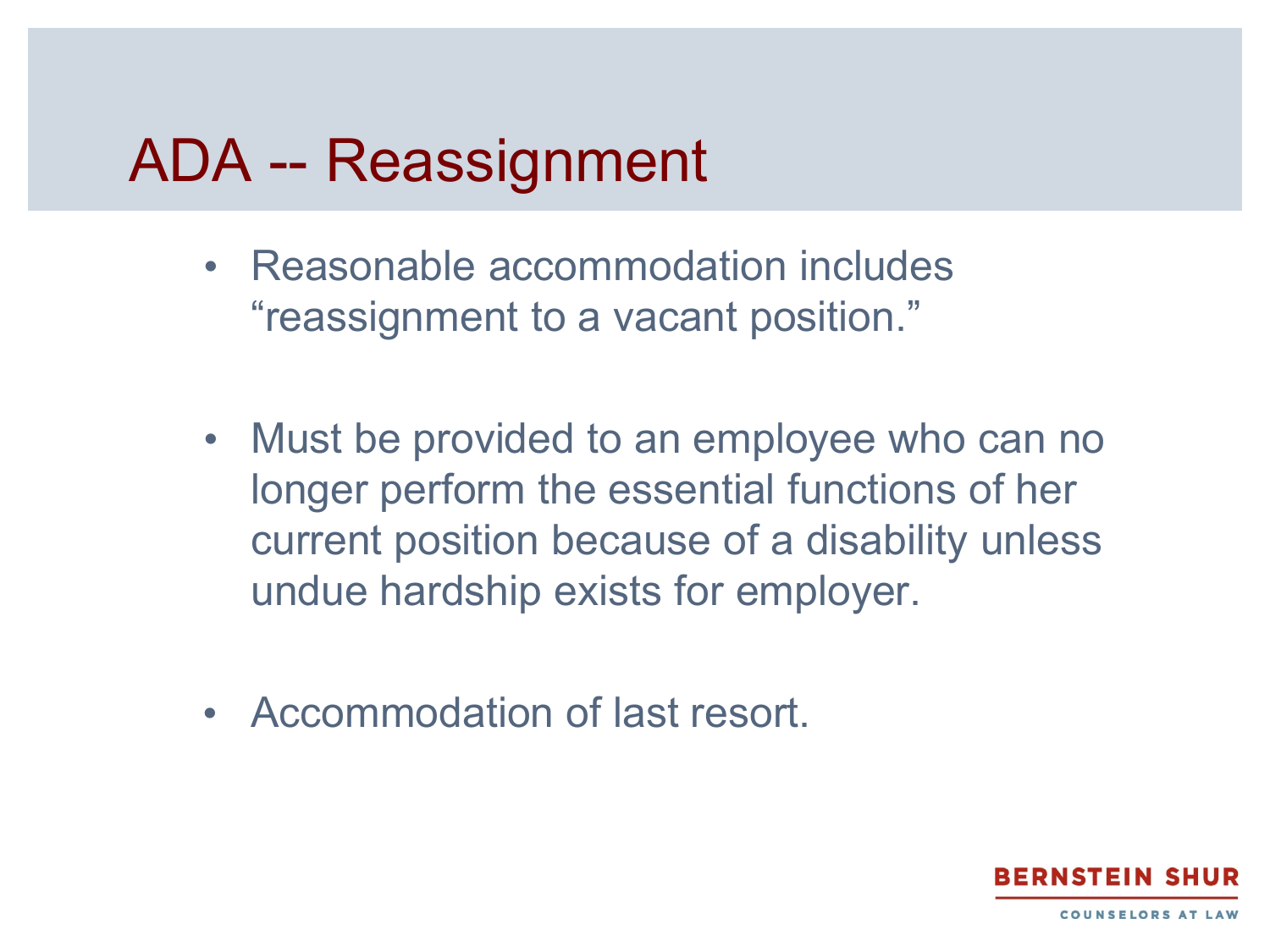## ADA – Reassignment – last resort

- Reassignment required only after:
- (1) determined that no effective accommodations that will enable employee to remain in current position;

OR

• (2) all other reasonable accommodations would impose undue hardship.

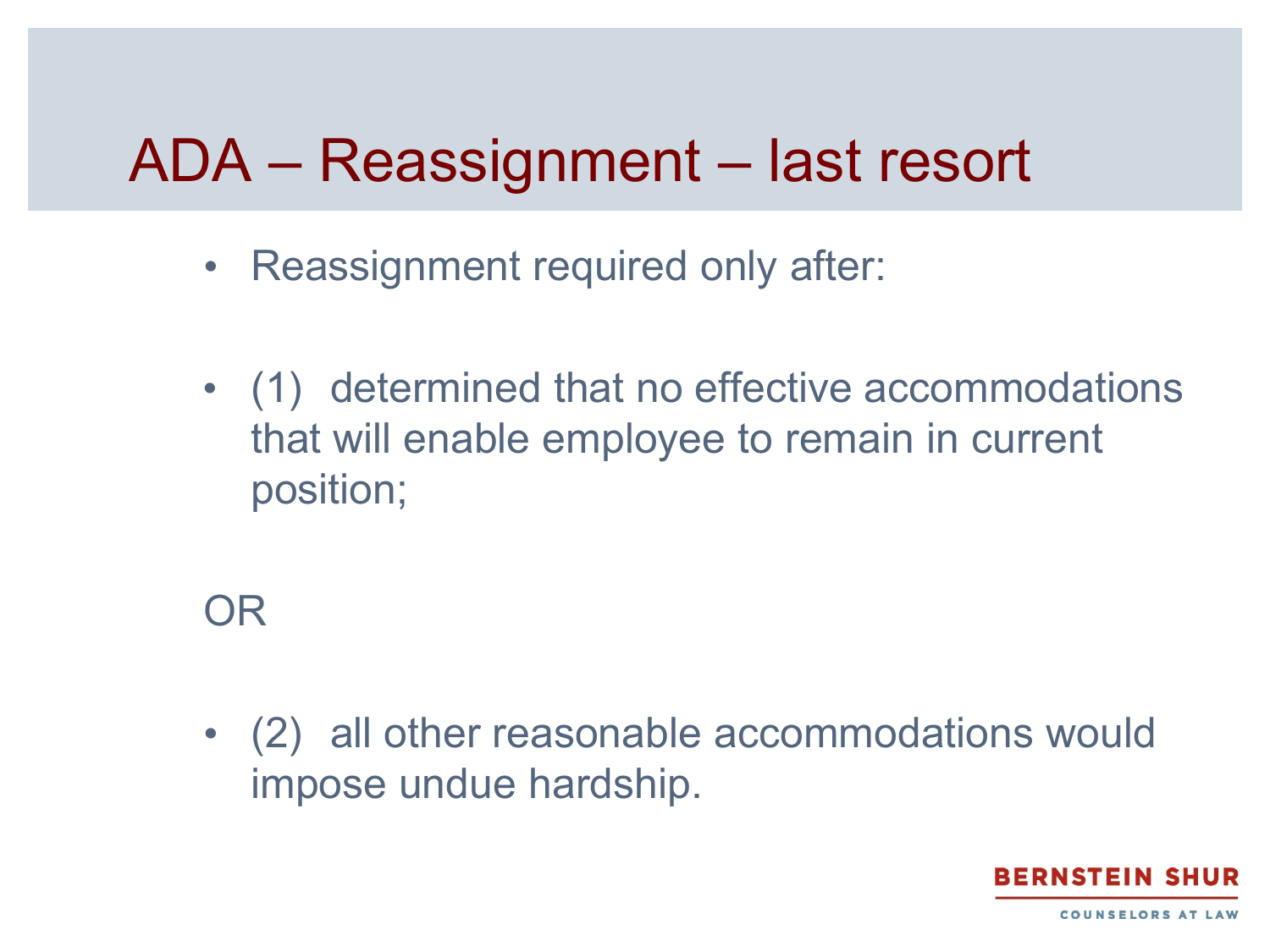- Employee must be "qualified" for the position.
- Qualified means:
- (1) employee satisfies requisite skill, experience, education and other requirements for the job; and
- (2) can perform the essential functions of the new position, with or without a reasonable accommodation.

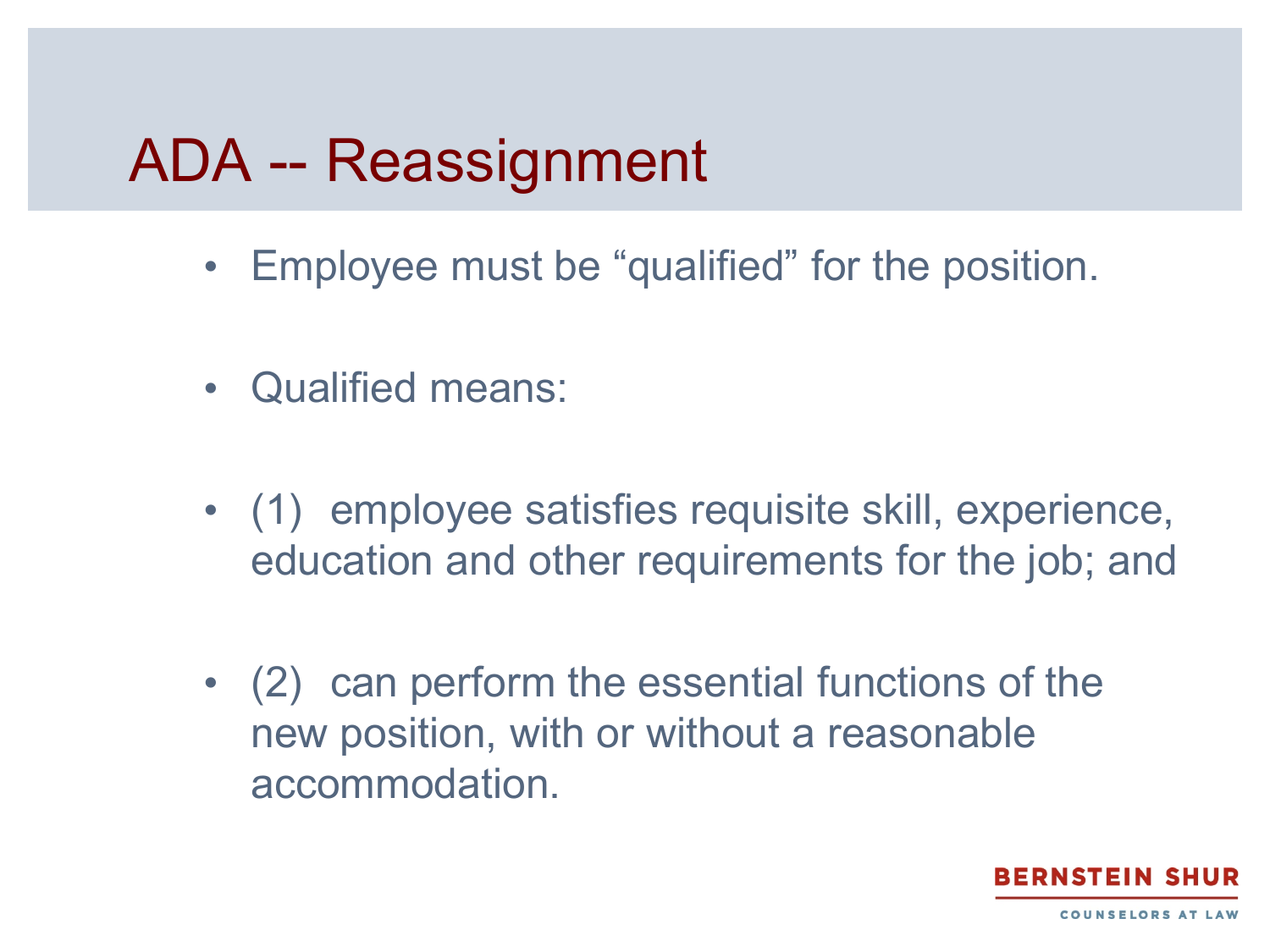- Employee is not required to compete for the job. If qualified, employee supposed to be reassigned.
- Position must be equivalent in terms of pay, status, benefits and geographical location --- unless not available, then come close.
- If only lower level position available, employee does not have to be paid at current higher level.

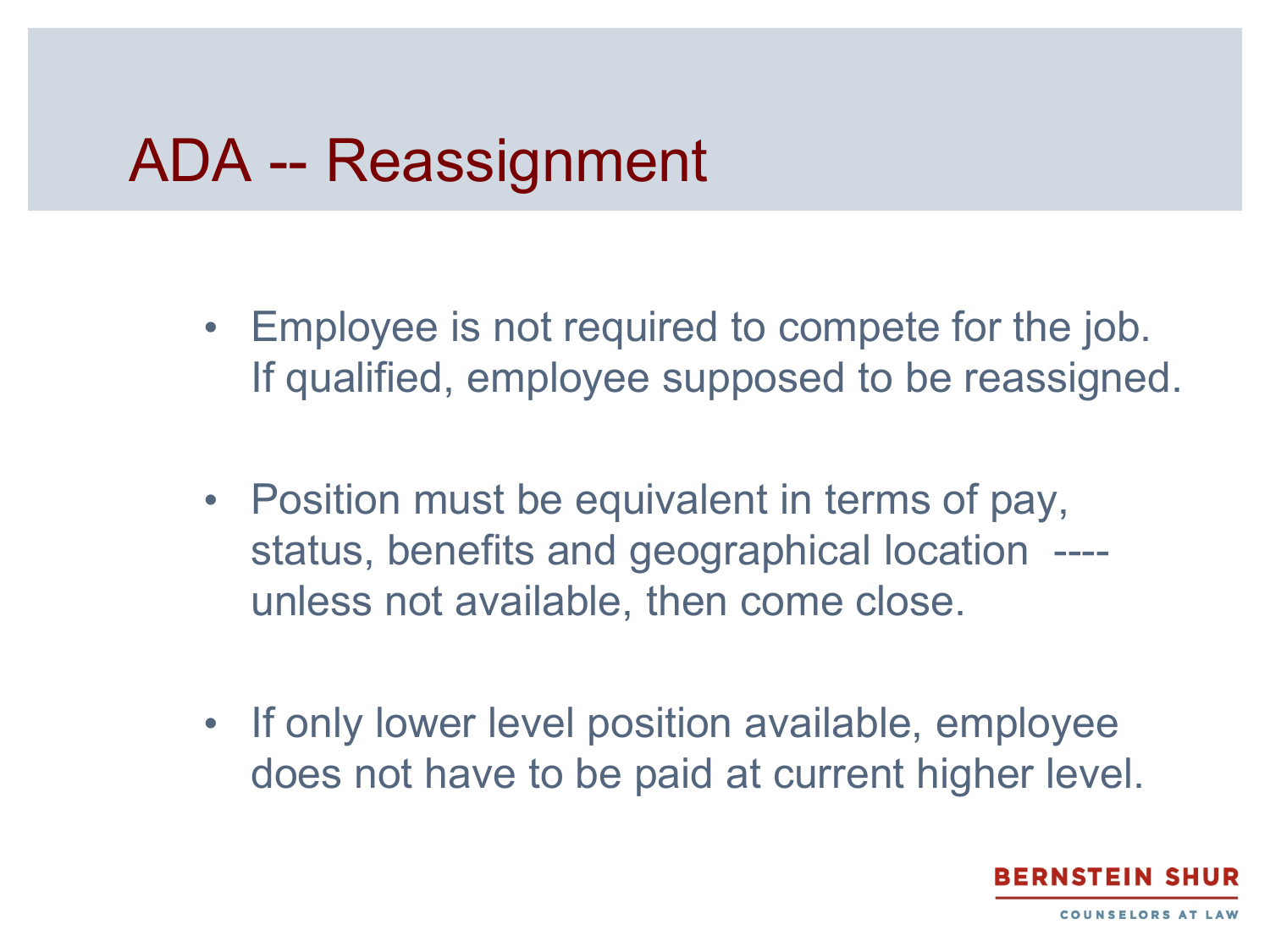- "Vacant" means that the position is available -- even if posted --- at time accommodation requested or will become available within a reasonable amount of time after accommodation sought.
- Generally, employer need not reassign employee if doing so would violate a seniority system.
- Not required to bump another employee or create a new position.

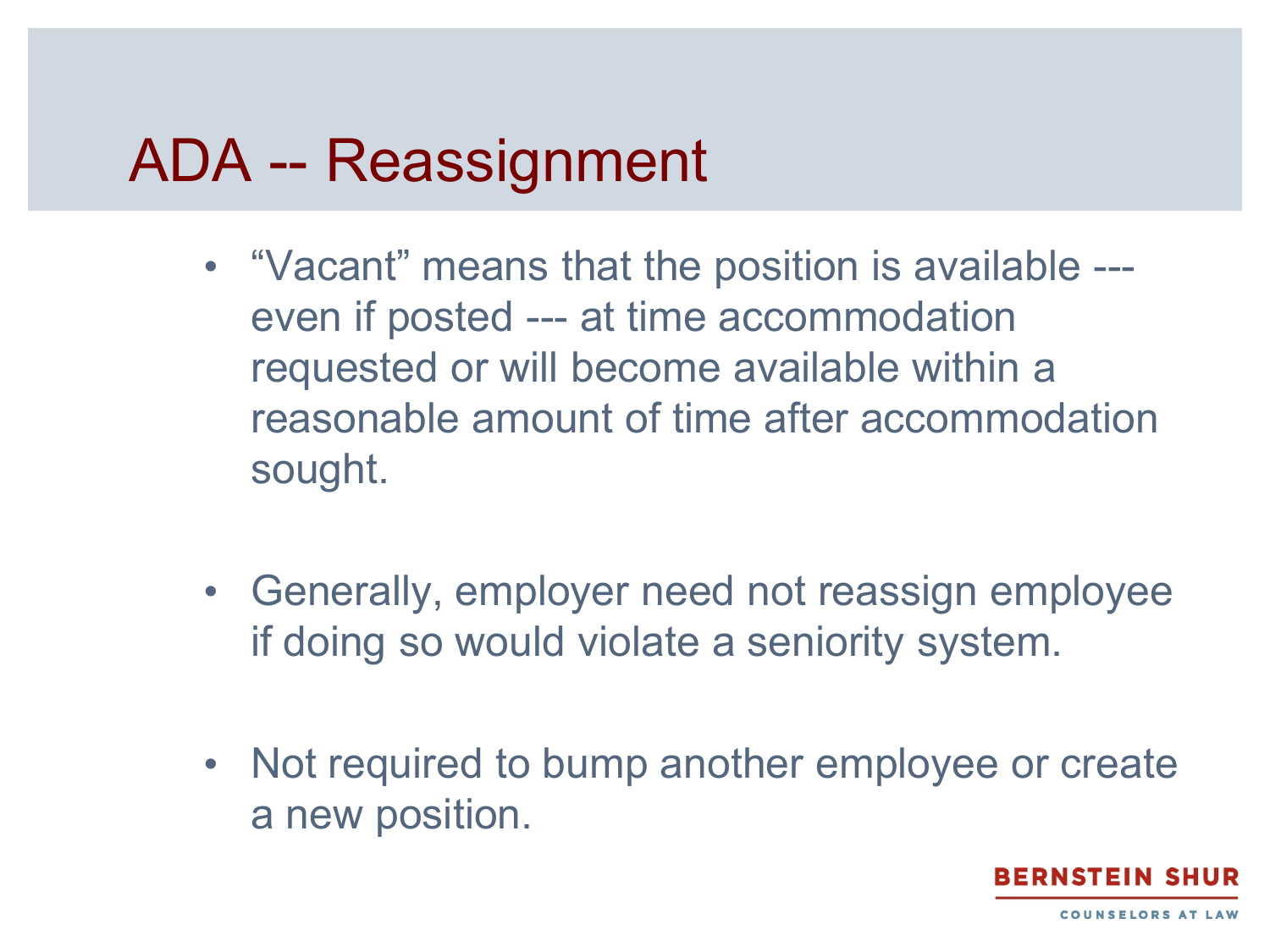#### ADA – Undue Hardship

- The nature and cost of the accommodation;
- The employer's and/or facility's overall financial resources;
- The number of employees;
- The effect on company expenses and resources;
- The type of operations of the employer, including structure and workforce functions;
- The impact on the particular facility.

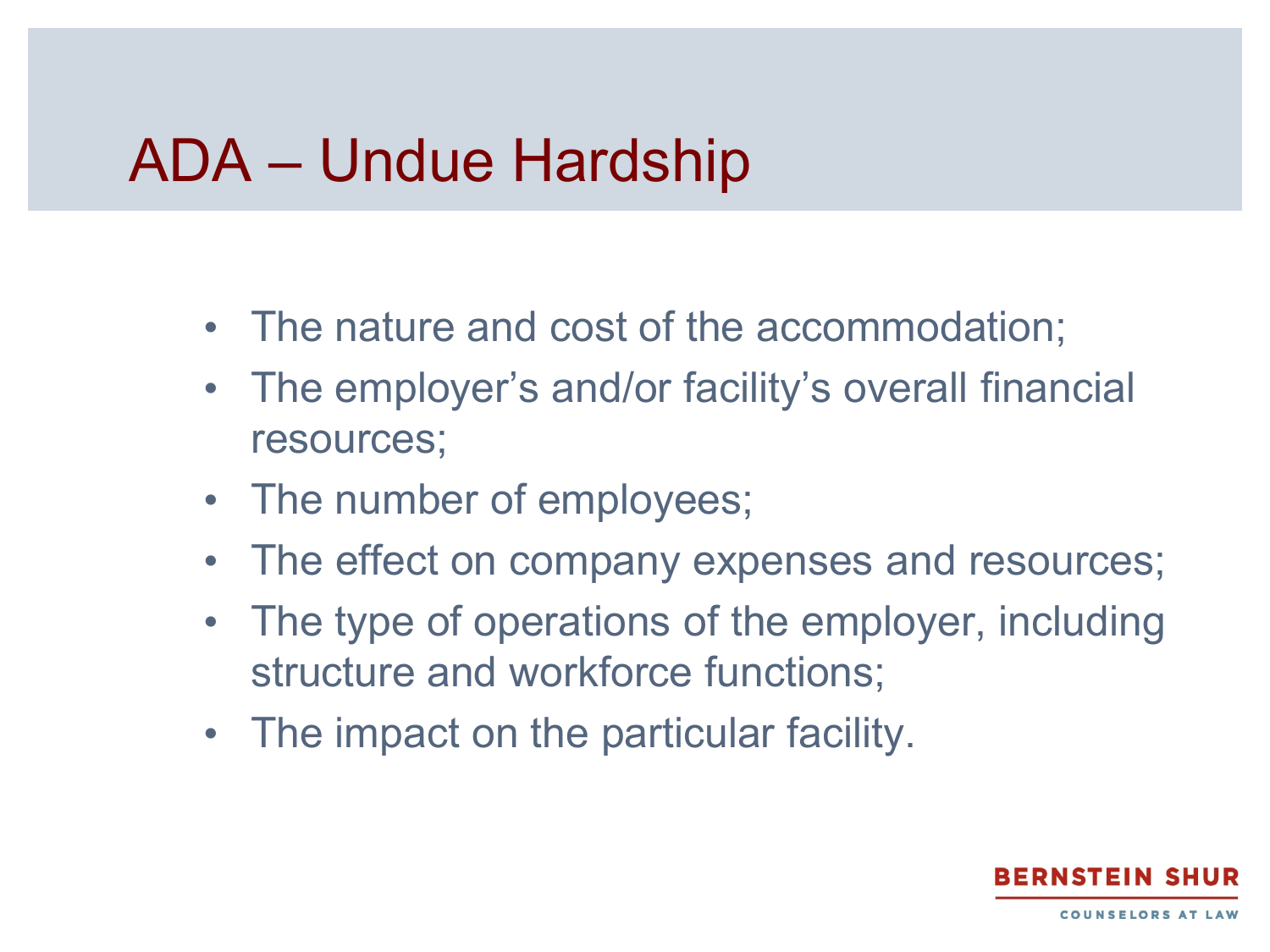#### ADA --- Interactive Process

- Must engage in interactive process whenever the an accommodation is requested or whenever the need is obvious.
- If disability is obvious deafness, wheelchair, blindness --- do not be afraid to engage in the interactive process at your initiative.
- Under ADA, failure to engage in the interactive process can violate the law.

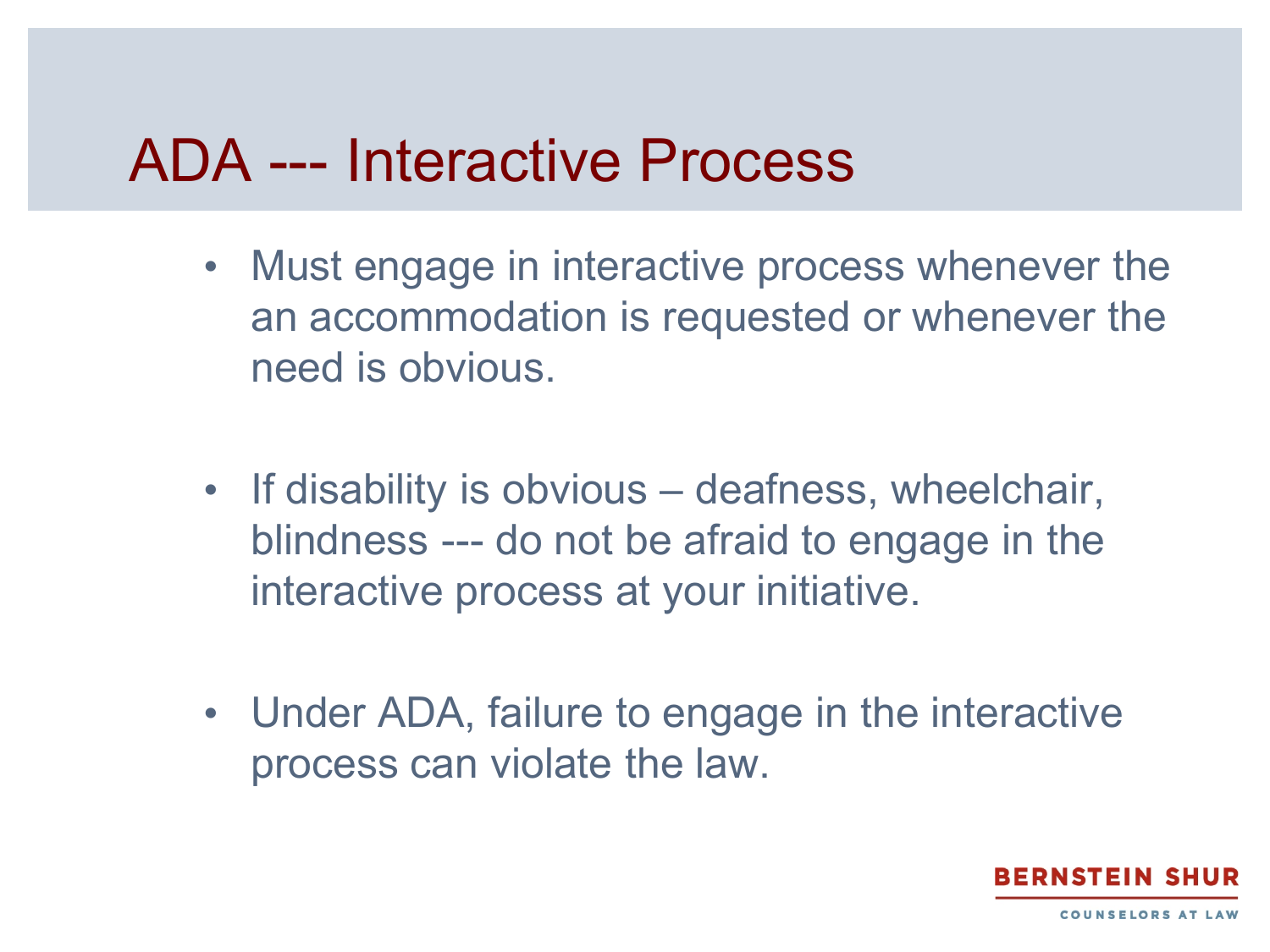#### ADA --- Interactive Process

- Be objective and honest about the essential functions of the job.
- Make sure the functions are really essential.

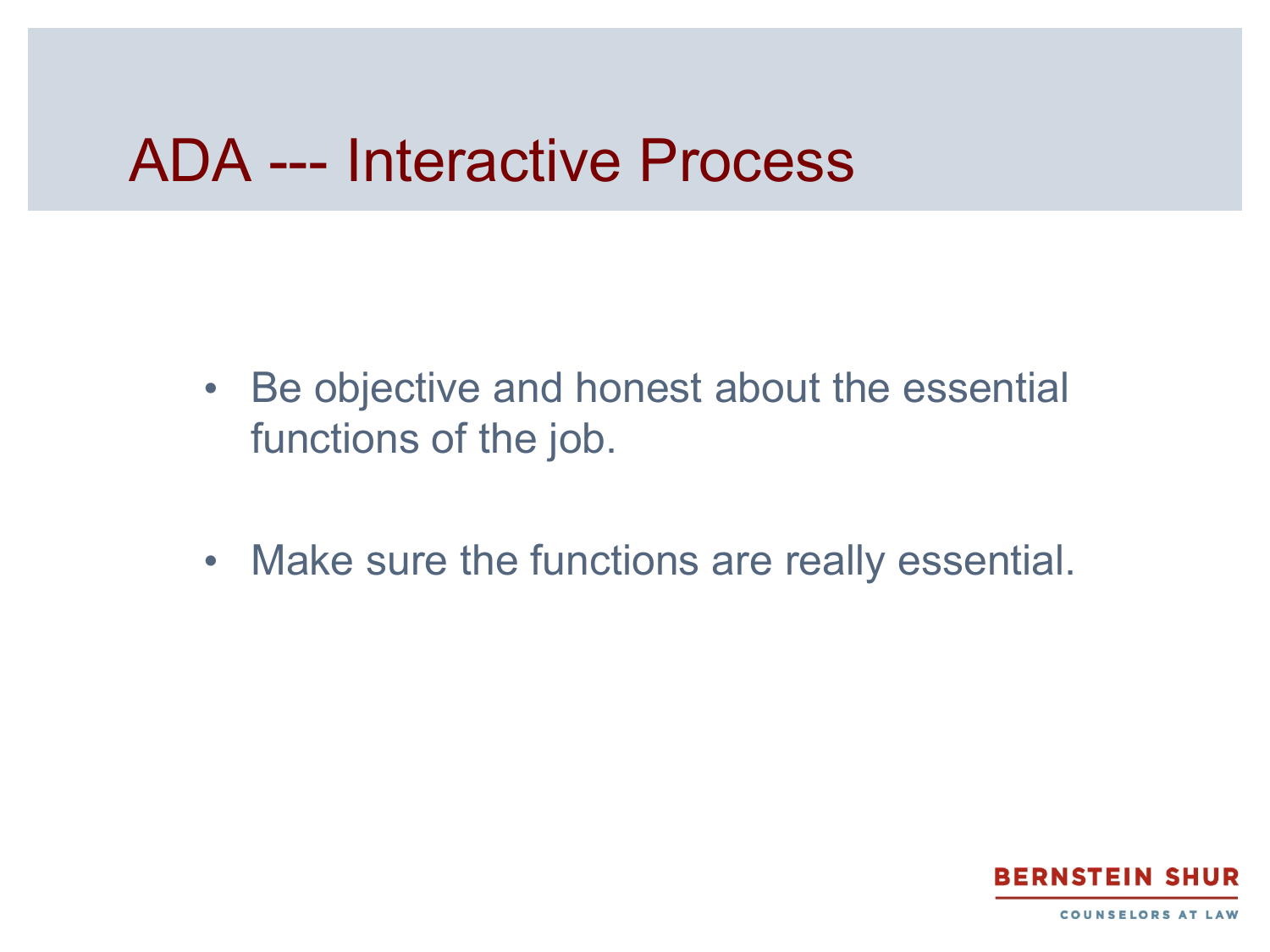#### FMLA --- Return to work

- Generally, when returning to work, employee is entitled to be returned to the same position that the employee held when leave commenced --- or to an equivalent position.
- If employee gives unequivocal notice of intent not to return to work, the employer's obligations under FMLA to maintain benefits and to restore the employee cease.

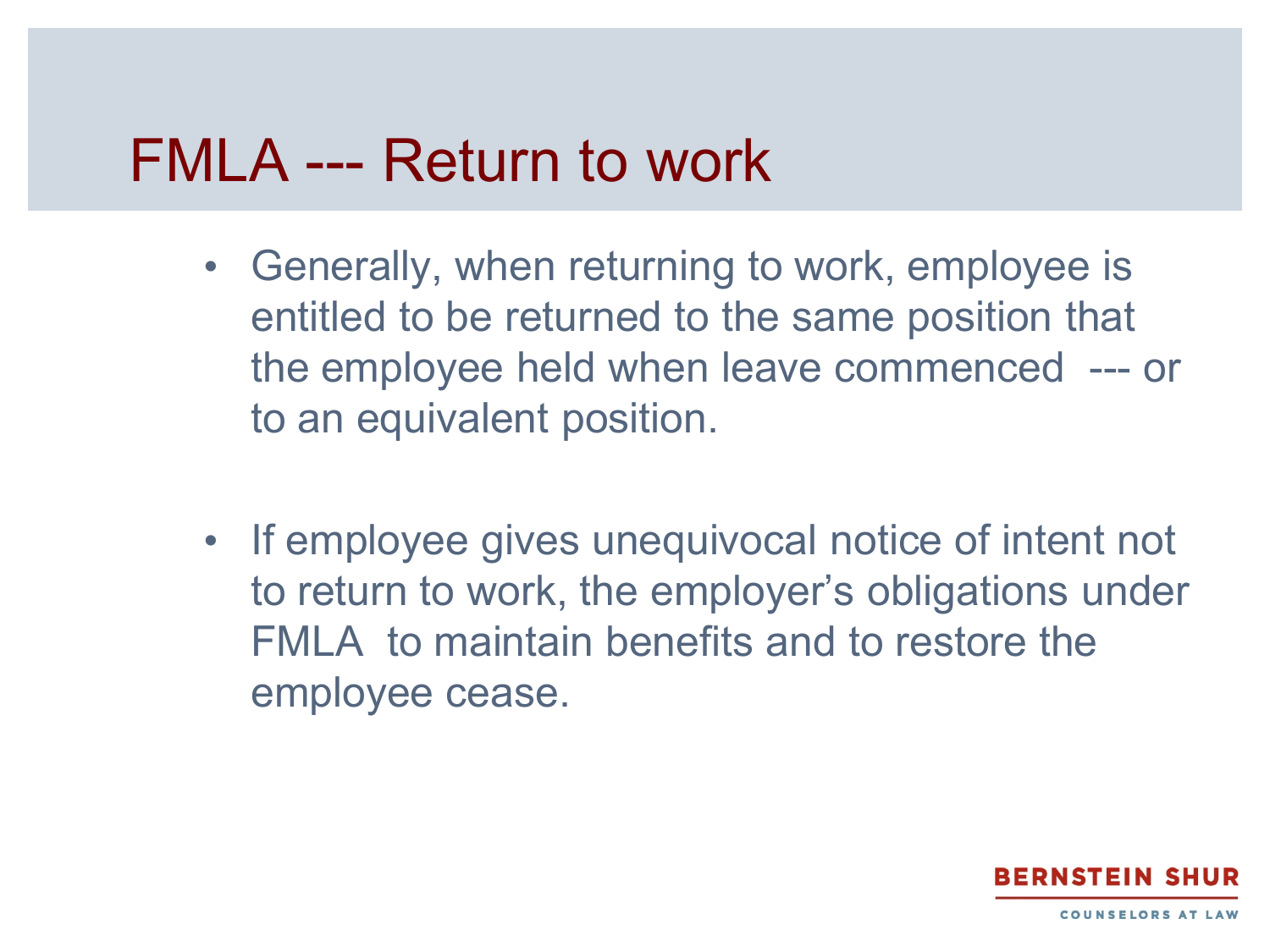#### FMLA --- Return to work

- Fitness-for-duty certification may be required only:
- If employer has policy or regular practice; and
- If employer notifies employee of need for fitnessfor-duty certification on the the designation of FMLA leave form.

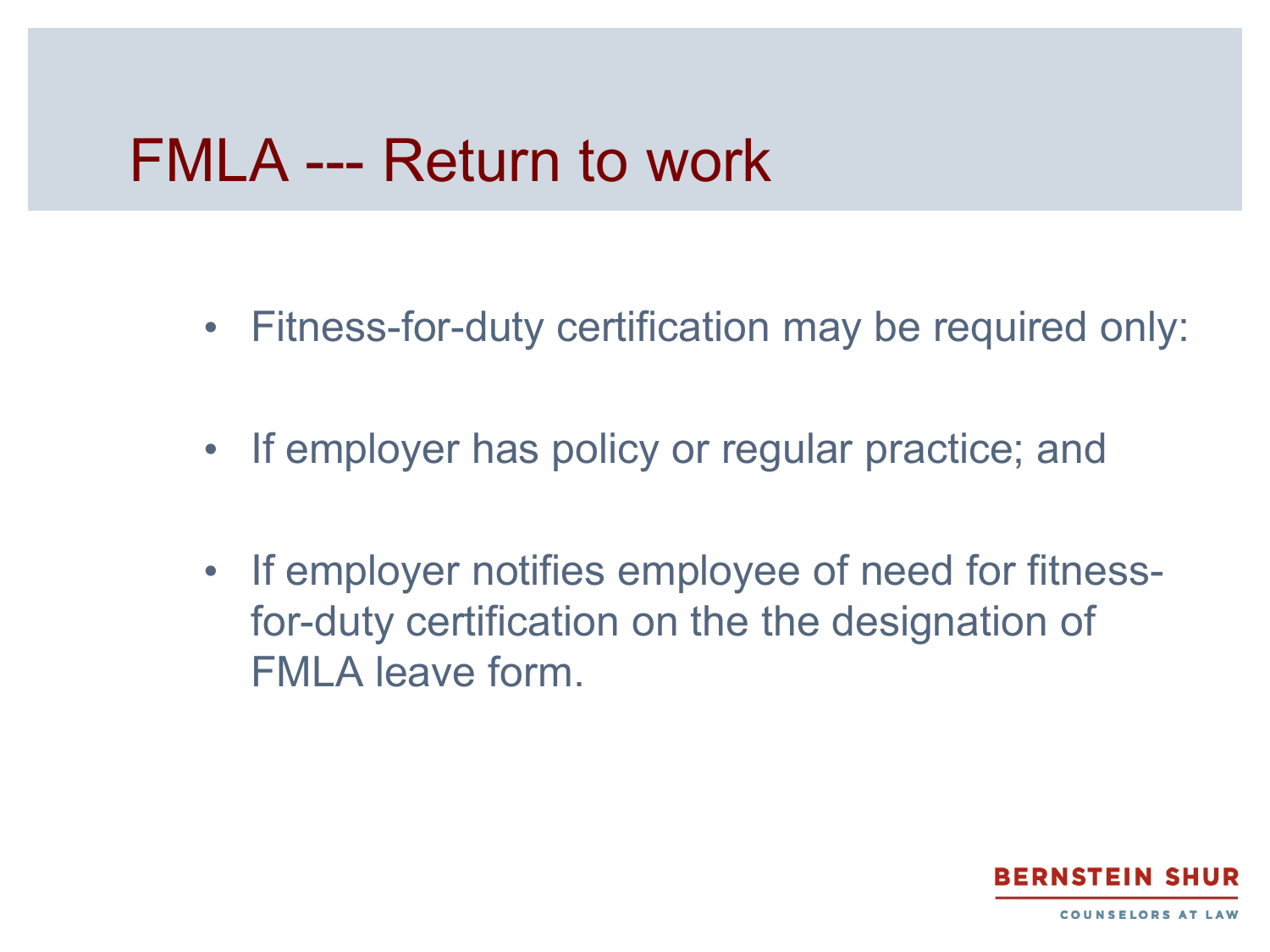#### FMLA --- Return to work

• Certification usually speaks only to ability to resume work.

• If employer wishes certification as to ability to perform essential functions, employer must provide employee with list of essential functions at the time of designation of FMLA leave.

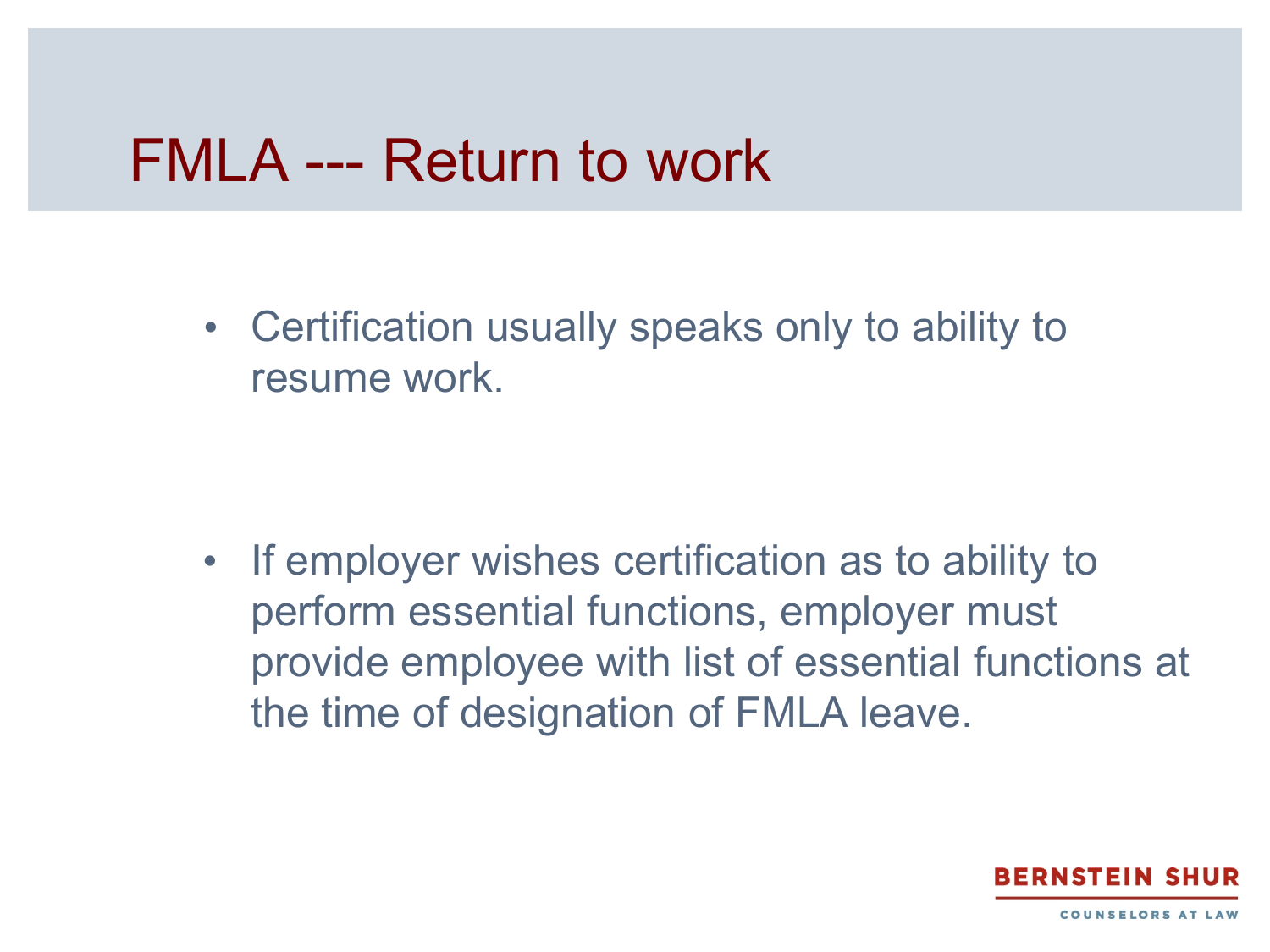#### FMLA then ADA

- If employee fails to provide certification or fails to seek additional leave at the time that FMLA leave ends, the employee may be terminated.
- But, once FMLA leave ends, employee might be eligible for additional leave under the ADA.
- Employer may seek medical information and examination at employer's expense - must be jobrelated and consistent with business necessity.

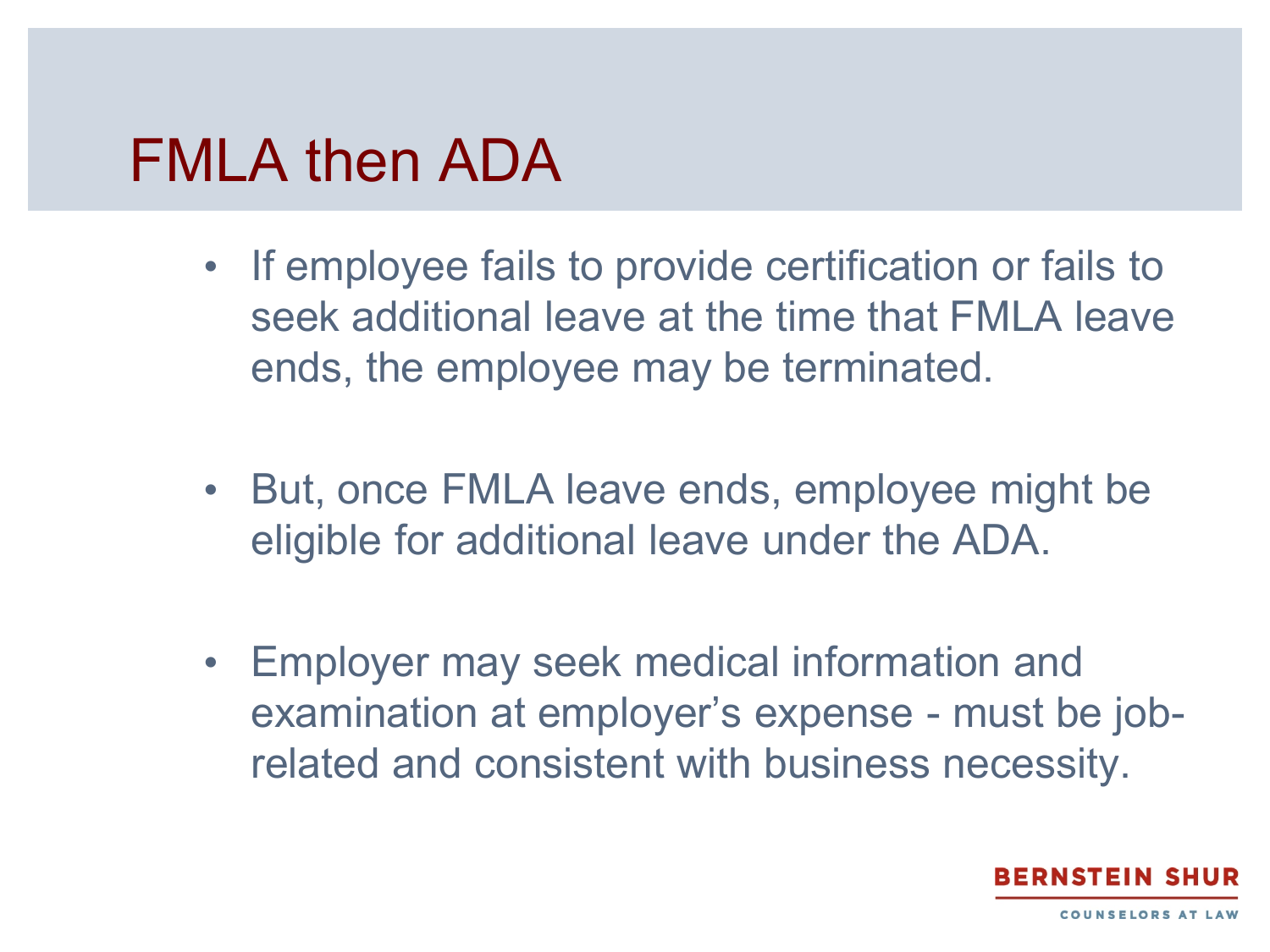#### FMLA then ADA

• Be objective and honest about whether employer can actually function without employee for some additional time.

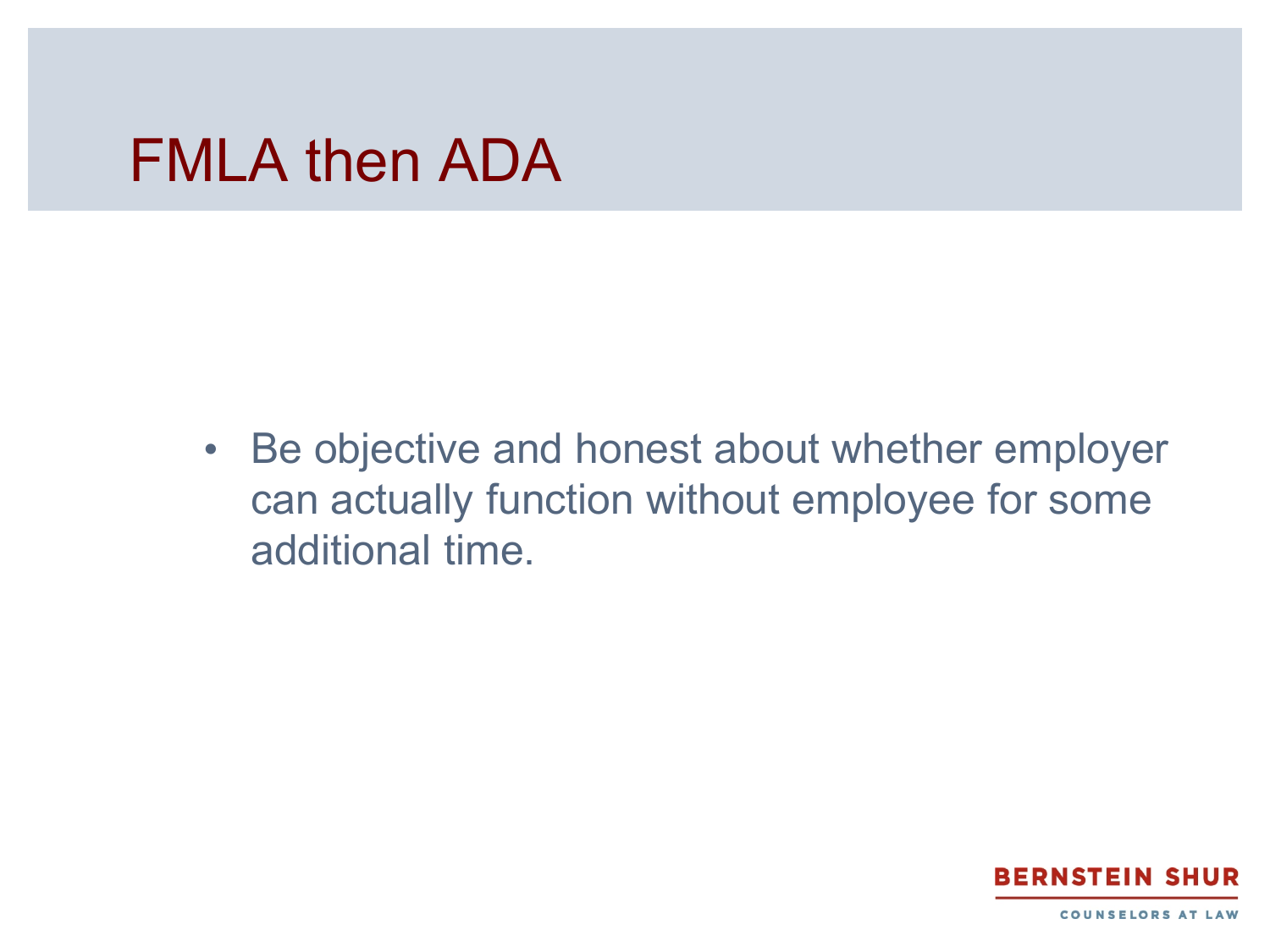## Maine Medical Use of Marijuana Act Restrictions on Employer

- Employer
- May not refuse to employ or otherwise penalize a person
- *Solely*
- Because of that person's status as a registered patient or a registered primary caregiver
- Unless failing to do so would put the ... employer … in violation of federal law or cause it to lose a federal contract or funding.

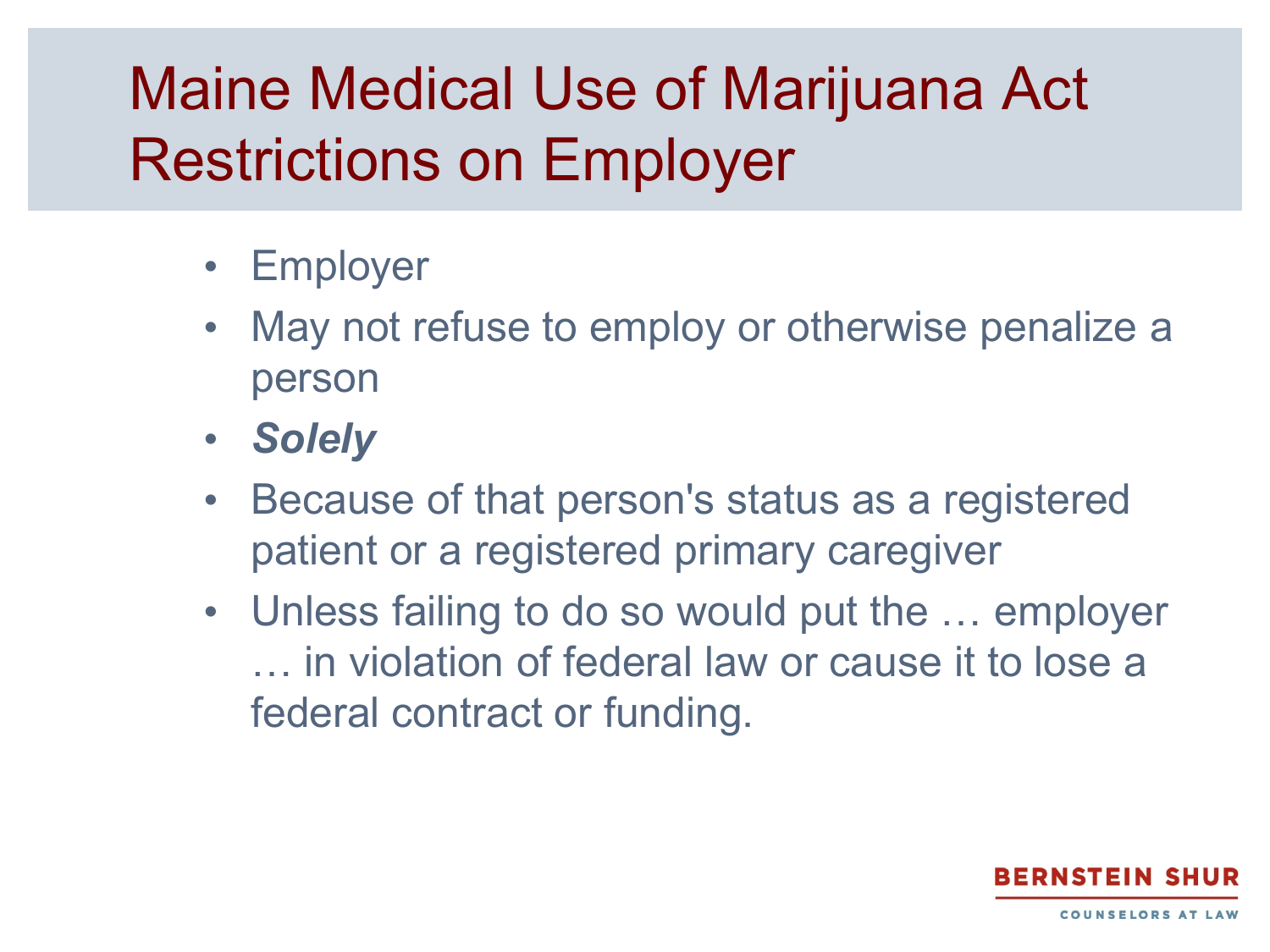## Maine Medical Use of Marijuana Act Accommodations?

• The law does not require the employer to accommodate

- The ingestion of marijuana in any workplace or
- Any employee working while under the influence of marijuana.

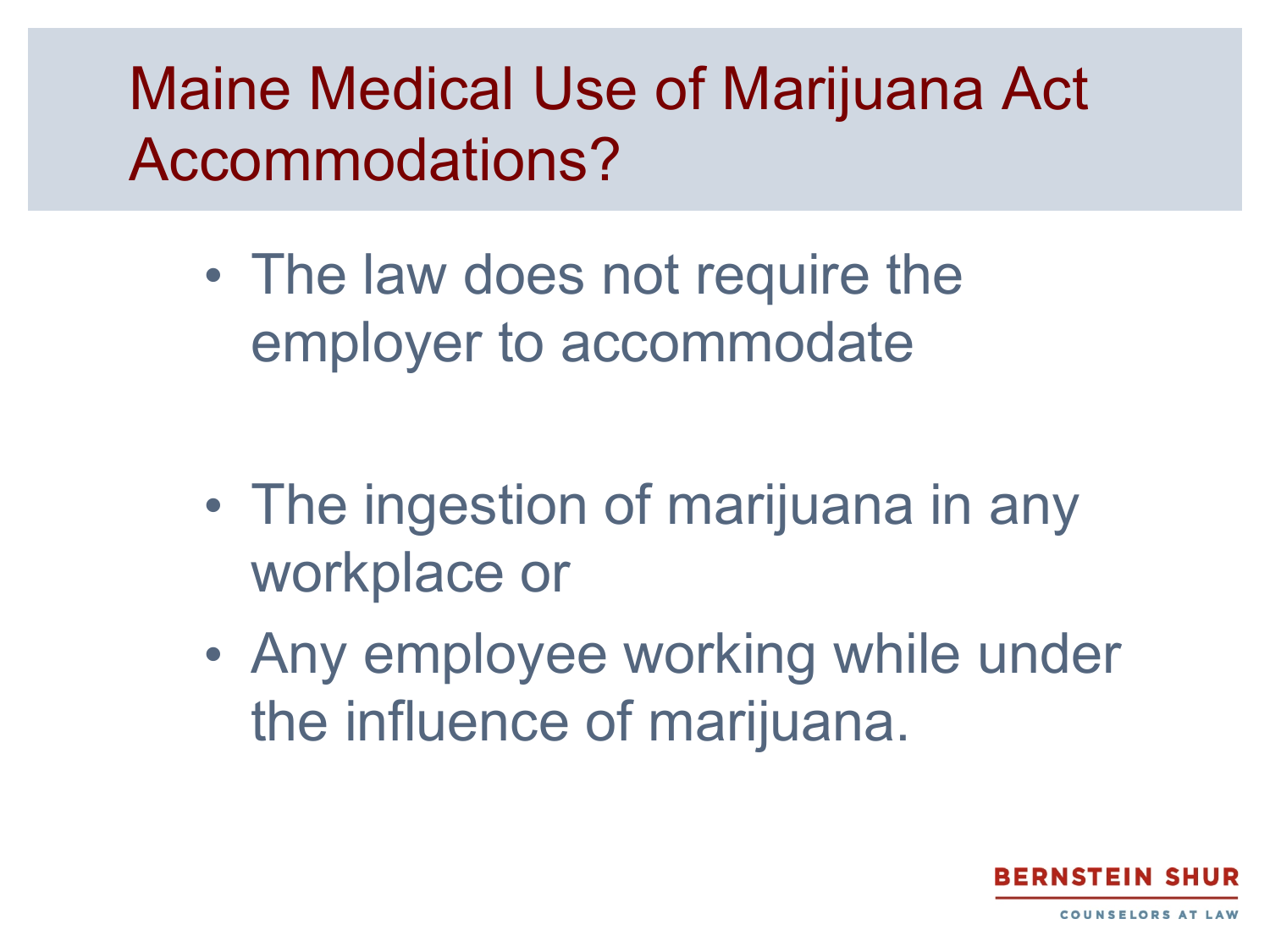#### Medical Marijuana

- If employer has drug-free workplace policy that is compliant with State and Federal law, employer can probably terminate employee that fails test if such action is consistent with policy.
- If employer does not have drug-free workplace policy, employer can probably prohibit use of medical marijuana during break and lunch and for some reasonable time before work.